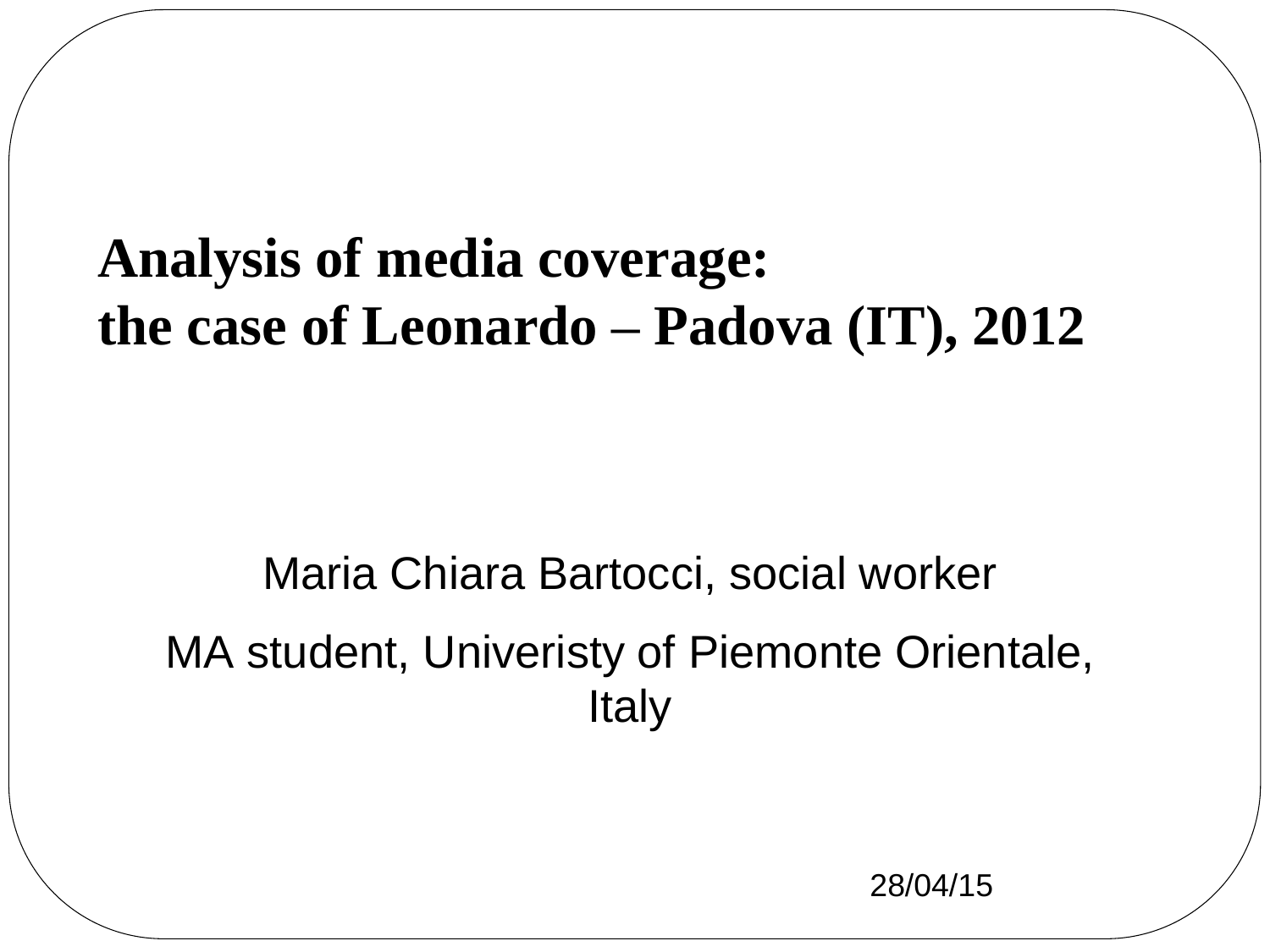# Analysis

• Our analysis of the media coverage of Social Services continues with the presentaion of another model case happened in 2012

• The research method, already been described by professor Allegri, has been applied to the newspapers:

"La Repubblica" and "IlGiornale"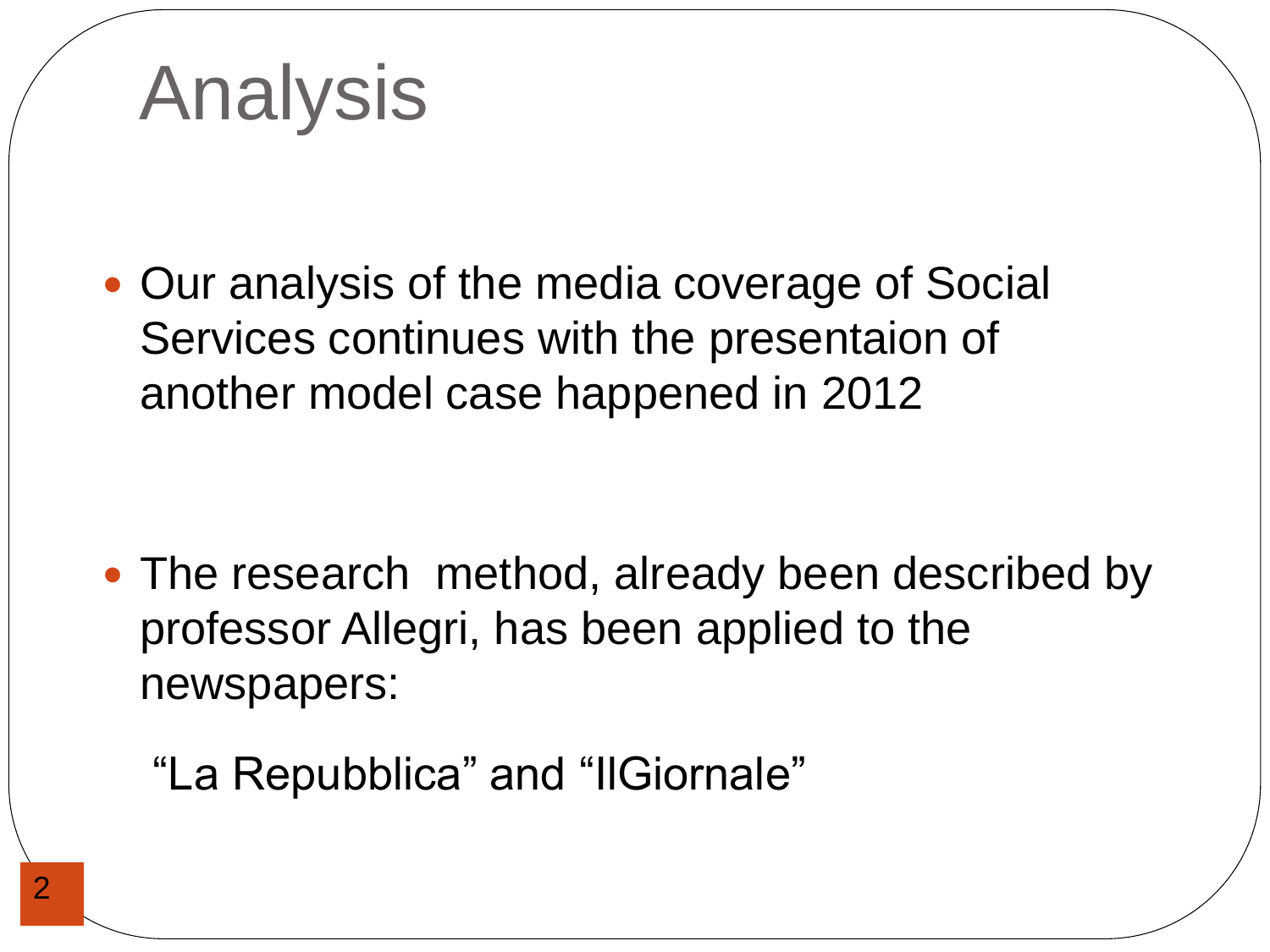# *LEONARDO'S CASE -2012*

## THE FACTS:

On 10th October 2012, a child was taken away from school by the security force, after a provision issued by the Tribunal of Minors of Venice that prescribed his custody exclusively to the father (also after the evaluation of a psychiatrist who noticed symptoms of PAS, Parental Alienation Syndrome)

The attempt to execute peacefully the removal are impeded repeatedly by the mother and her family, who patrol the school's surroundings. They film the scene of the police's intervention and make a media case explode.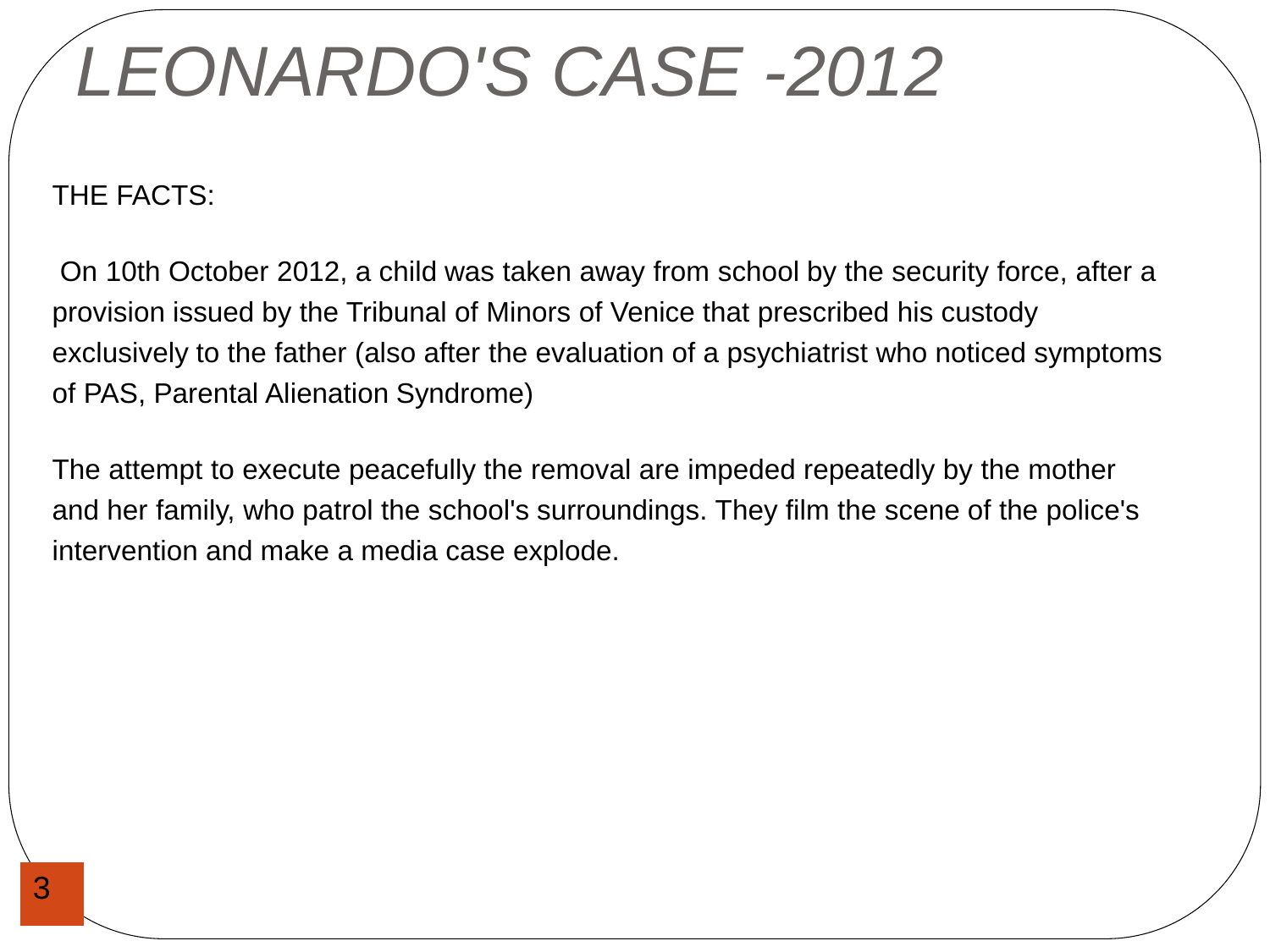The video is broadcasted in the evening of the same day on the TV show *Chi l'ha visto.* The images show **Leonardo taken away by the police with the use of force**, seized from the shoulders and the ankles and brought out of the elementary school, in front of fellow students and teachers, while the child screams and struggles.

- The police's intervention turns the interest on the case on, that becomes public.
- 4 • After the case, two points of order are held by members from different politic groups in the Parliament are held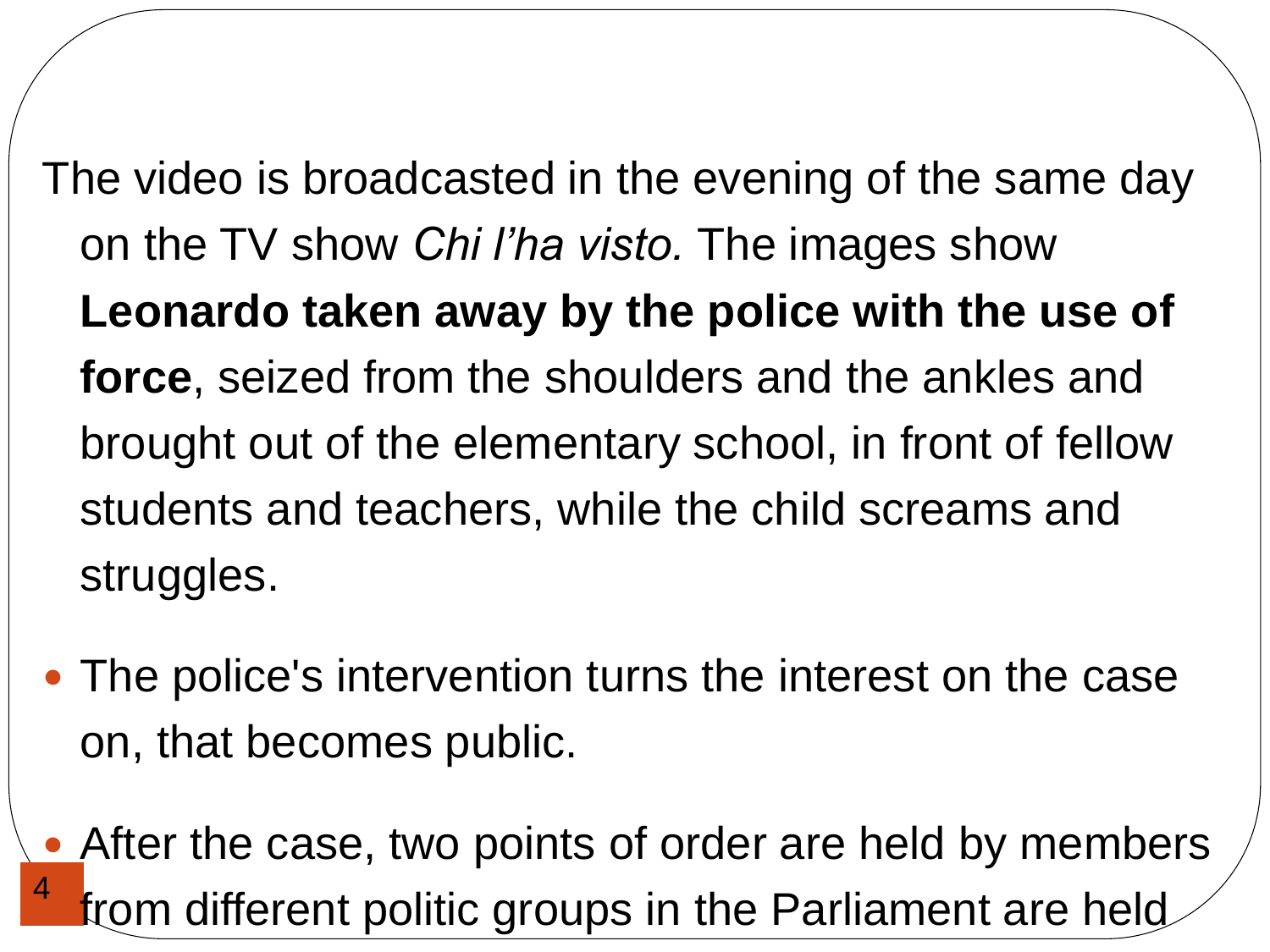# **SCUSACI**



Il Governo chiede scusa al bambino maltrattato dalla polizia. Ma la guerra tra i genitori per l'affidamento del piccolo continua: la mamma denuncia il consulente tecnico del tribunale Per gli psichiatri americani la Sindrome di allenazione parentale non esiste Intervista a Federica Sciarelli: "Per la polizia un lavoro infame, non dovevano agire loro"

#### Cosa è accaduto Riccetrazione del geestore di Padava

#### SOMA IN CITTABRILE (PE)

with tip which is a procedule to solve it zingua parsizón (ha agenti in borghese, an negotivatible tarnicli somali a uno piamamo pietto del Milionale.

#### 15,836.5

Dopo che il supozzo ha nitutoto finistraa securit in possidenza, lo studeo pessideha accompagnitis i compagni in pointis. periodi ande al padia il Disciandoni

#### Ill rapporte ha seduità d'éadre: ha teteato rozeo e zii materni che fully oppositions. Casi II govitor di facza il figlio, chiedendo aroba a an acente

Padova, kid taken away with force by. The police apologize.The police executed aprovision from the tribunal, the child's custody has been given exclusively to the father. Controversy for the video broadcasted by *Chi l'ha visto?* Manganelli: "Apologies to the



ncne.

«Mio figlio sta bene ed è reno - ha detto il padre, che è un avvocato - l'ho salvato e l'importante è questo. Ho pranzato con lui e abbiamo giocato alla playstation: era anni che non lo facevo ed è stata una bella emozione». · AGI

## **L'intervista**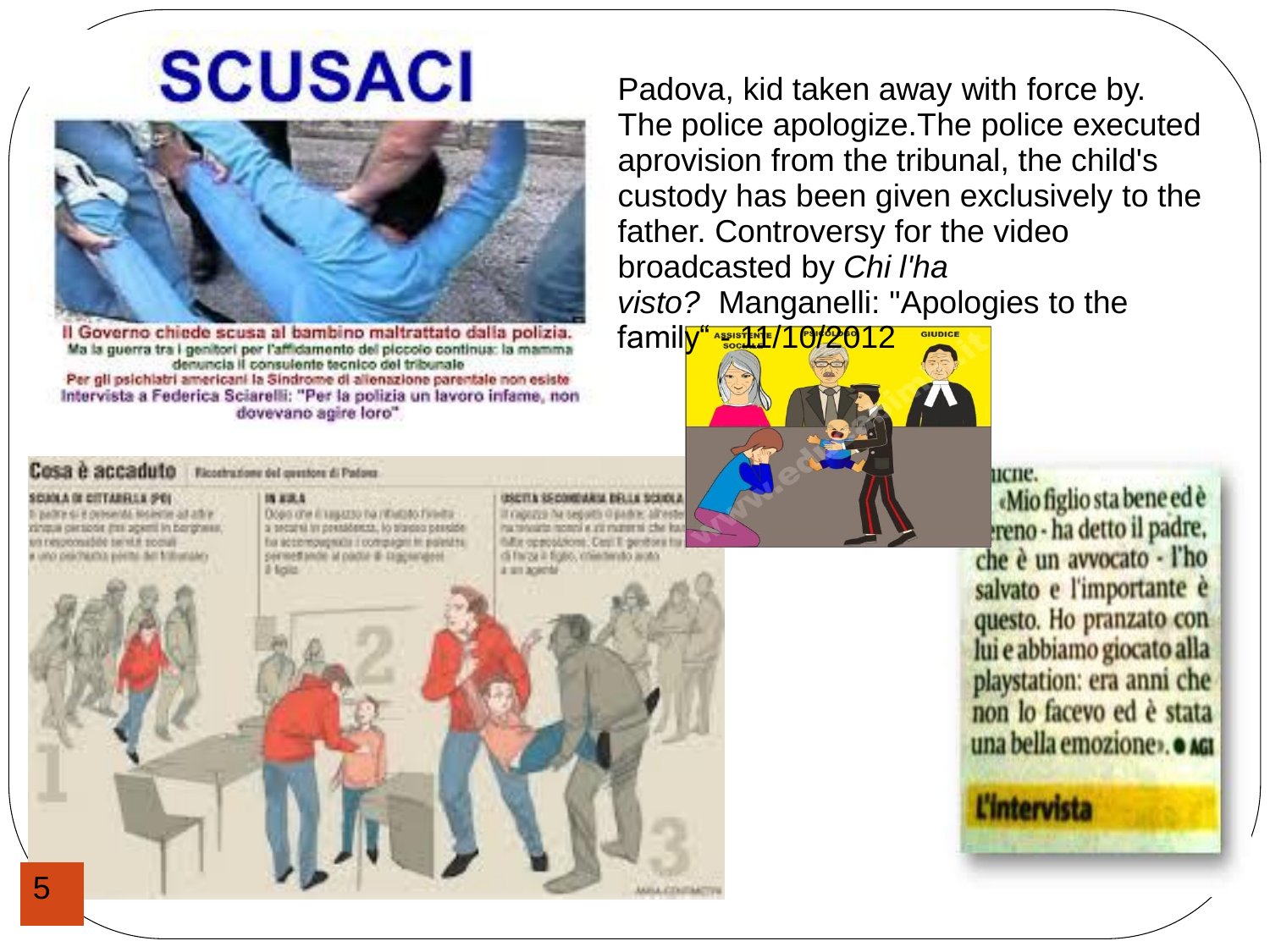

# la Repubblica

- His father bolted him at home, for this I said no and impeded him to see his child' 'My ex wife wanted war, but I freed my son that now can have again two parents' (12/10/12)
- Kid sought after, auntie and grand-father sued (13/10/12)
- Video-shock of the kid taken away from school. Blizzard on the police, Manganelli: I apologize (12/10/12)

## **RELATED ARTICLES**

Mom, now will the kidnap me too? The fear in Lorenzo's school (13/10/12)

 What a mistake to send the agents, but sometimes a judge has no choice **(**12 October 2012)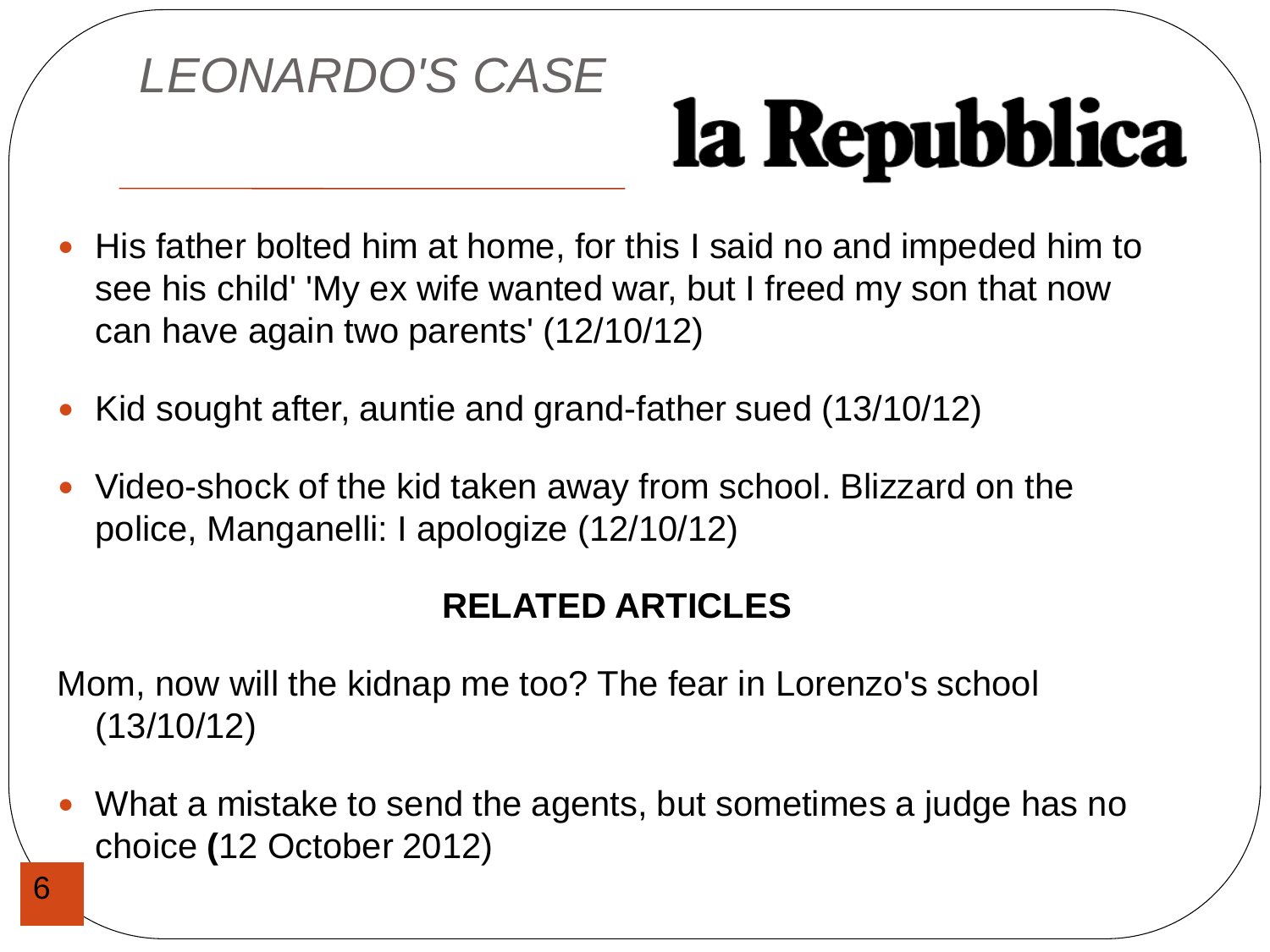# IL CASO DI LEONARDO **Il Giornale**

- Padova, kid taken away with the use of force. The police apologize (10/11/12)
- The last one from the police of Padova: «The kid reacted with violence» (13/10/12)
- One million views: Leonardo is a symbol In the last three days the video is the most seen on YouTube. But it's not just morbidity: those images made us think (15/10/12)

## **RELATED ARTICLES:**

7

- Fabiola's denounce: "Also my 5 years old son taken away with the force, almost like if he were a terrorist" (10/11/12)
- How many tragedies in families for the «experts»' fault (14/10/12)

Not just Leonardo: how kids removed from their family live – (19/10/12)

Like in Padova: social workers take away from a family a two years old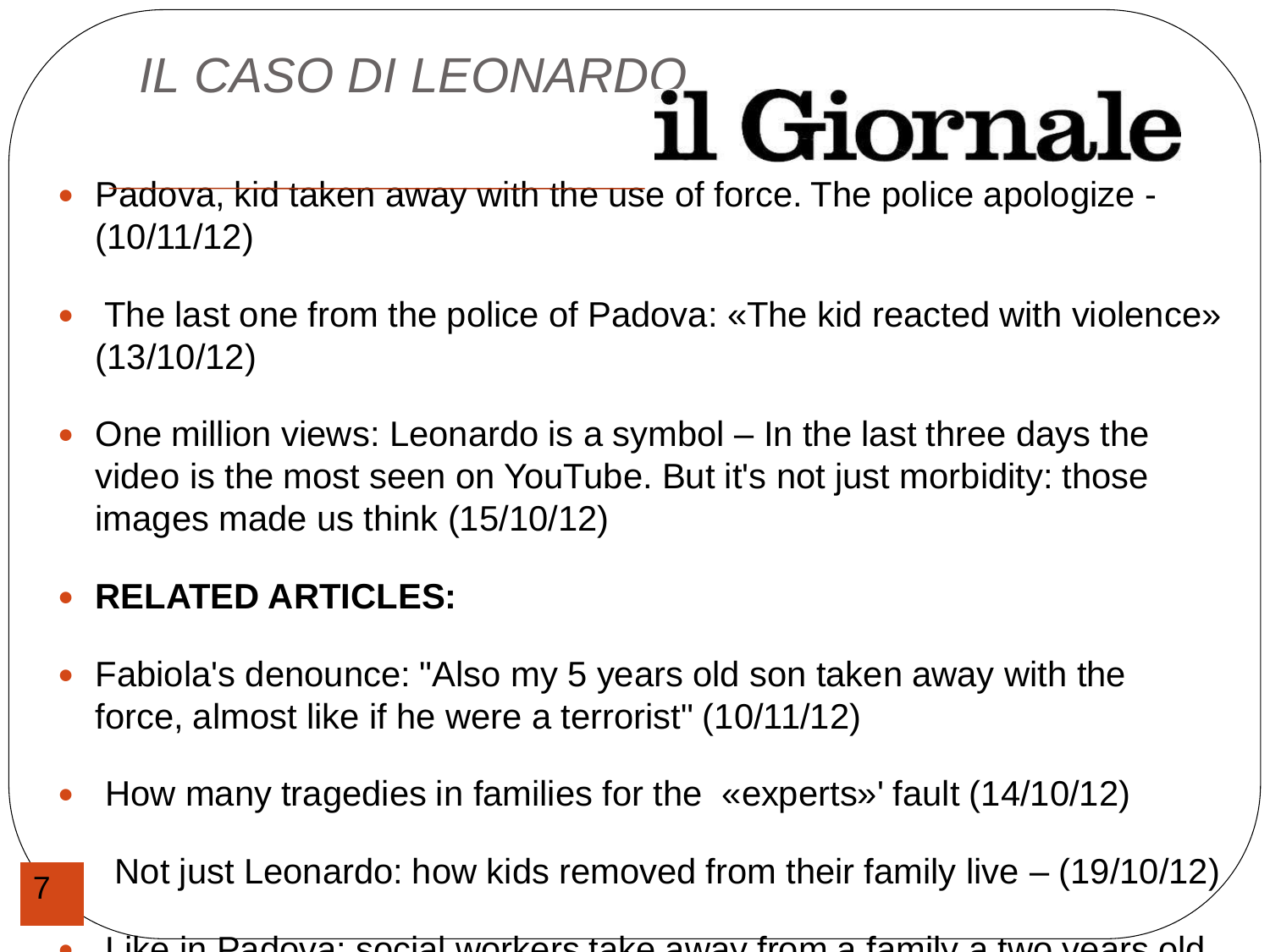## **Video-shock del bambino prelevato a sci Bufera sulla polizia, Manganelli: chiedo scusa 12/10/2012** la Repubblica

8



 PADOVA LORENZO understands immediately, even if he's only 10 years old. He knows to be a «special» child. Not because he's the top of the class, with all 9-s and 10-s on the report card. SEGUE FERRO \*\*\* PADOVA LORENZO (made-up name) feels special because, from eight years, more than a child is a prey, sought after between mom and dad. A ball that bounces of from a house to the other, and it's always a judge to decide where he has to sleep, eat, study and play with the Playstation. It's a judge that decides whether during the weekend has to receive his mother's or his father's caresses. Lorenzo understands immediately, as soon as he sees the principal entering his classroom di quinta \*\*\*. «All the students have to go immediately in gym». But Lorenzo, Lorenzo is special. He has to stay still at his desk. **And understands that «they» are coming. He doesn't know their faces, but he knows what they've come for.** They have already arrived other times, at his mother's house. «We have to take away the child», they said. Second to the last time, together with the social workers, the military police were there. He throwed himself under the bed, the servicepeople saw his hands that grabbed the net and left. «It's not our job», they said. «We can't use the force with a child». The second time they were cops. From under the bed again, Lorenzo heard the agents saying: «We don't consider this appropriate». And heard their steps distancing. Fifth class of the school X of a big town in the Alta padovana area. Lorenzo sees his father enter the class, that smiles at him at says that he has to go away with him. As in many stories of separations, it's hard to divide the grain from the oil, right and wrong. But **now the father has a paper that states his right**. The Tribunal of Minors decided that the special child has to be brought to a special children shelter, because a psychiatrist stated that Lorenzo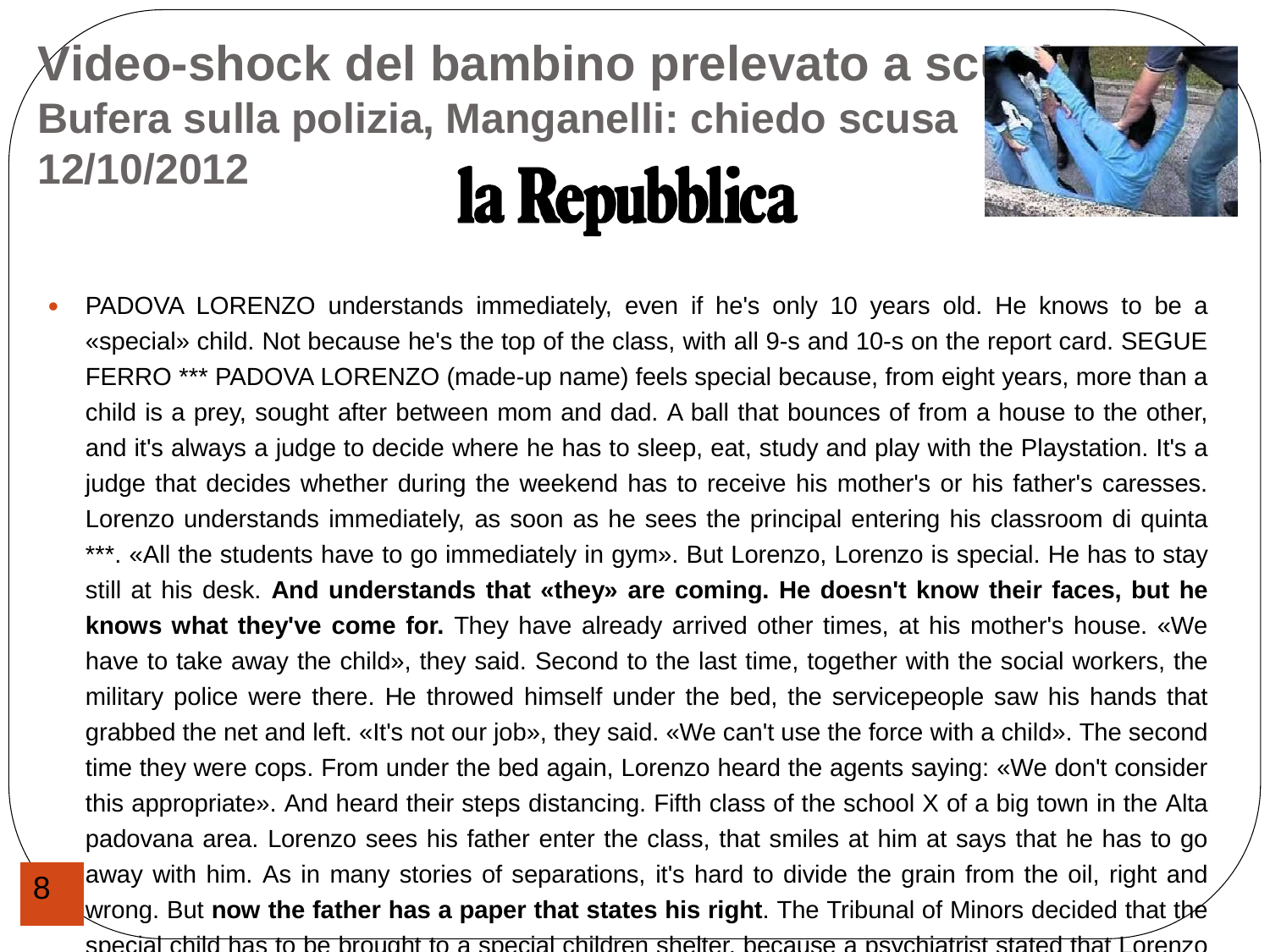

# il Giornale



ineffectively, because the child, at the sight of the police or of the social workes, succeeded in The police remove a ten years old child in front of a school, under the schocked eyes of fellow students and in the middle of the kid's tears. The video of the "kidnapping", broadcasted yesterday by Chi l'ha visto? and recovered today by all media cause a blizzard of denounces and accusations. A punch in the stomach of the sensitivity of the Country and its institutions. It happened at Cittadella, in the district of Padova, and it's a fact with traits of the unbelievable. An order of the Tribunal of Venice had stated that the child's custody should be given exclusively to the father. Before of the police intervations, apparently various attempts had been made, but running away or hiding. The police intervened in the early morning, at around eight, under the father's supervision, took away the kid with the force to bring him to the community decided the the judicial authority. At the sight of the agents, the maternal grand-parents and the mother, that had accompained the kids at school, they attacked the cops, while the minor succeeded escaping. Chased by some agents he was then recovered and brought away rusely from the mother's arms. Today, attending "Mattino Cinque" broadcast, the mother highlighted she tried vanely- to meet her son at the community. "My son was brought to a because the Appellate Court issued the decree on the ground of the diagnose of PAS". This acronym stands for a particular syndrome of parental alienation. According to the judges, the mother had influenced the kid's opinions about the father, executing sort of a "brainwash".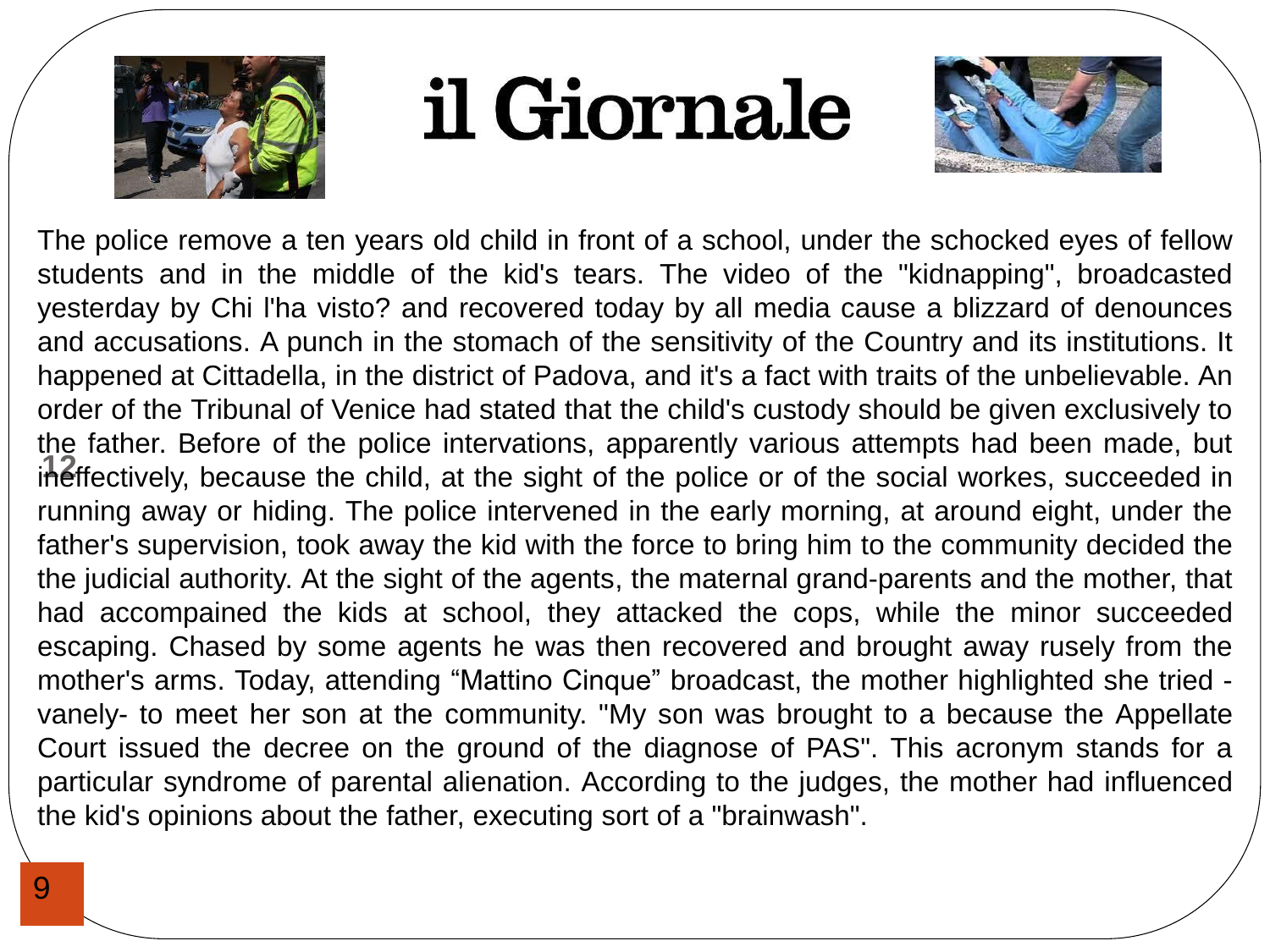# The Role of Social Services..

- The newspapers don't report any statements from the professionals involved, while do report those from the public prosecutor, Ministers, representatives of the security force (POLICE: «It's not our job»; MINISTER of INTERIOR: «I saw the video and as everybody I was schocked. I'm waiting the results from the inquest»)
- From the analysis of many articles on the subject, it can be noticed that the judgement of the SW is not explicit:

 «They are coming» (Rep) and «the video of the kidnapping» (IlG.)

10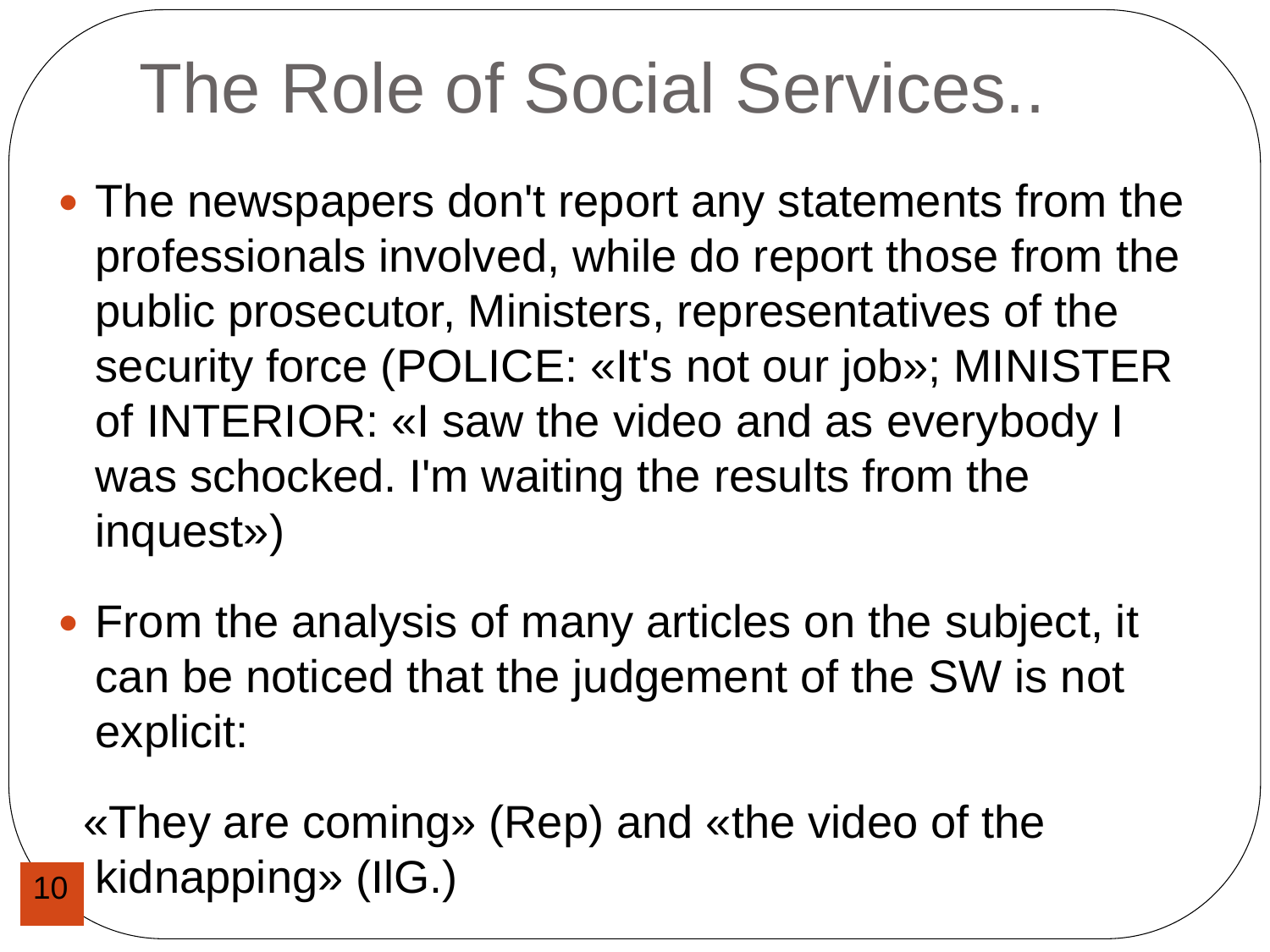# The other professionals quoted...

- Judges Tribunal of Minors
- Lawyers
- Security Force
- **Politicians**
- Minors Authority
- Psychologists / Psychiatrist

«The cops – they're three, two of which are women – can report that the aim was achieved» (LaR)

11 «Maybe the case at least succeeded in uncover the hotchpotch of inefficiencies, superficialities, approximation» (IlGiornale)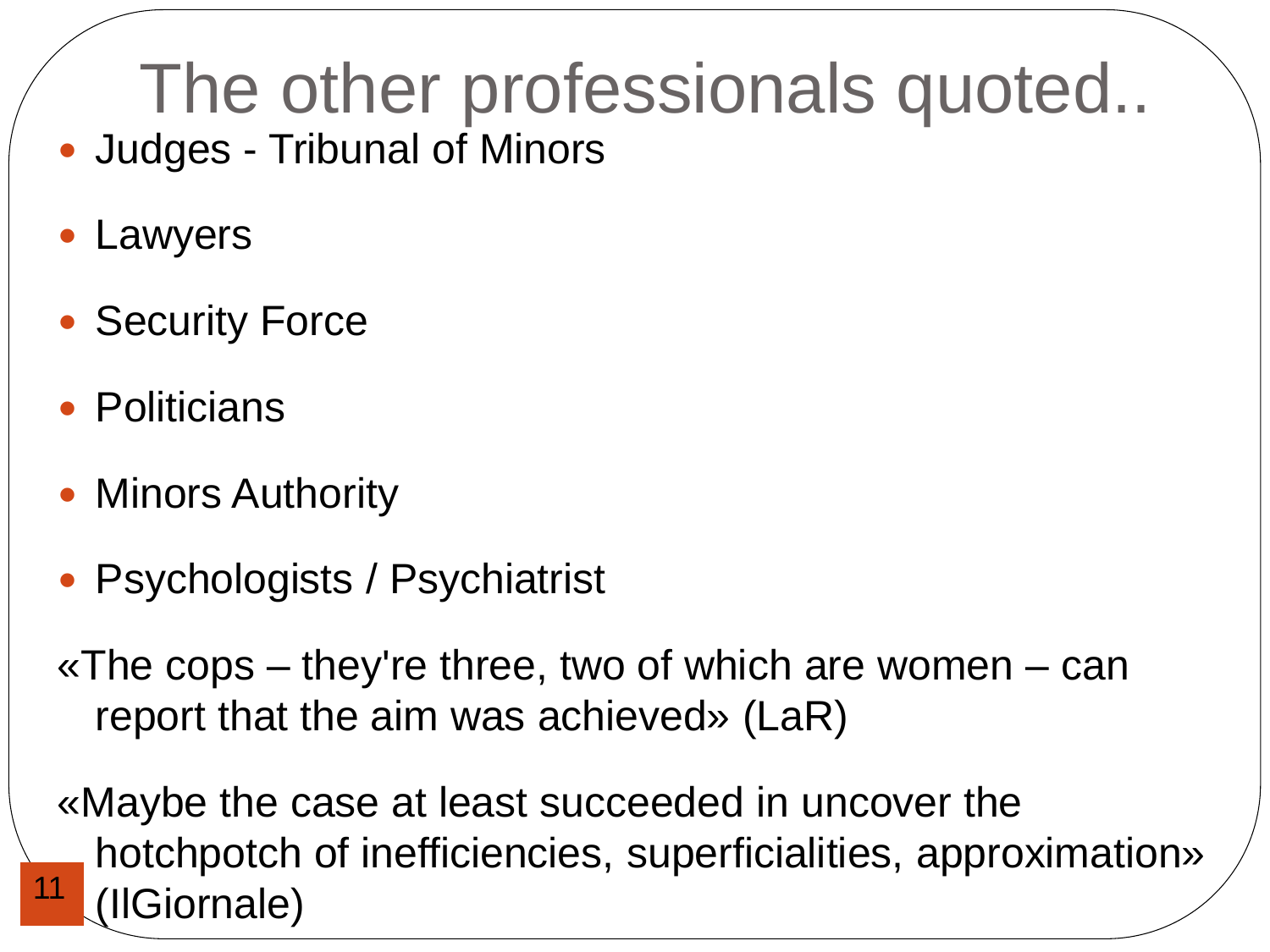## **You Tube**

- **SKYTG 24** [\(https://youtu.be/l\\_1\\_Jvq7yug\)](https://youtu.be/l_1_Jvq7yug) **Child's custody to the father, the police take him away at school. The brawl goes offvideo shock 56.134** views 190 comments (social workers like some cops should be eliminated are very dangerous and destroy families)
- **ReporterNewVideo** <https://youtu.be/xdMyBVSiy9k> **10 years old child taken away from the police with force in Padova – my comment no video. 37.866** views and 87 comments (when it's not up to the police, it's the social service's time, with the abuse of power remove other people's children, with their hearts of stone)
- **TG2** <https://youtu.be/6fqm5NDqKXY> **[T](https://youtu.be/6fqm5NDqKXY)he union of the police sues the relatives of the child taken away from the mother: a "sheriffade". 23.770** views and 171 comments (these politicians/social workers are all \*\*\*)
- 12 **RAI NEWS** <https://youtu.be/q55oCdDcE-k>**The parents of the child taken away by the police speak. 38.628** views and 113 comments (apparently the school was the only occasion where the mother wasn't hiding the child from everyone, so the social workers, the psychologist,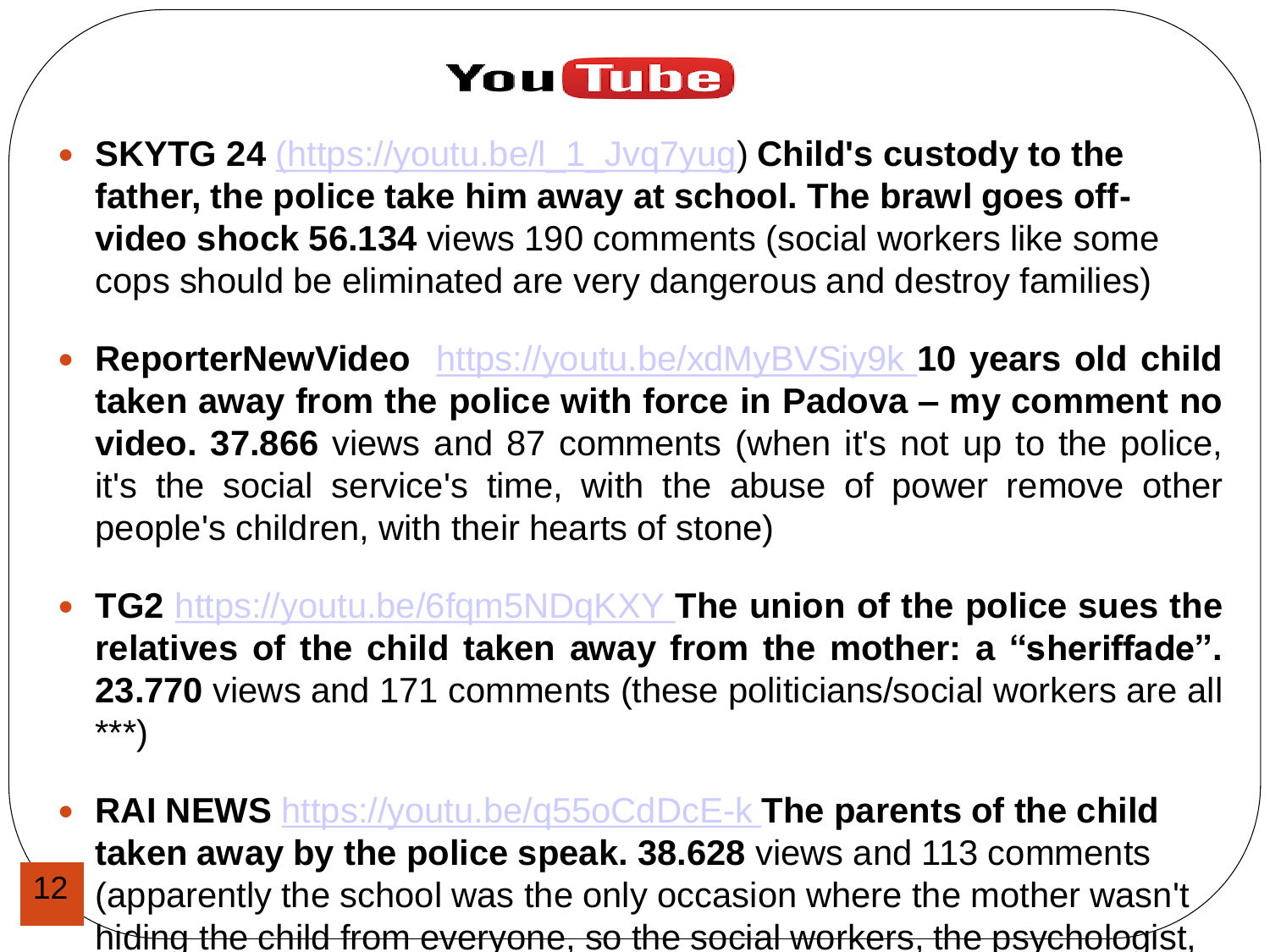## The net..

- [http://www.bambinicoraggiosi.com/CITTADELLA,](http://www.bambinicoraggiosi.com/CITTADELLA) **The plea shows: "FREE LEONARDO, A SOUND CHILD"**
- <http://firmiamo.it/in-difesa-del-bambino-leonardo-di-cittadella>, another plea to sign
- [http://mobbing-genitoriale.blogspot.it](http://mobbing-genitoriale.blogspot.it/)**[/,](http://mobbing-genitoriale.blogspot.it/) "THE NIGHTMARE OF THE MUMS OF POMERIGGIO 5 IS ALSO OURS", blog for comparison**
- <http://www.helpconsumatori.it/>, "**10.000 children sought after like Leonardo", blog for comparison**
- **<http://blog.donnamoderna.com/>, "Cittadella di Padova case: let's save our children from us"**

13

 **[http://www.crescoacasa.com/,](http://www.crescoacasa.com/) "Petition in support of of the bill 595 to abolish the Tribunal of Minors and reform the Social Service"**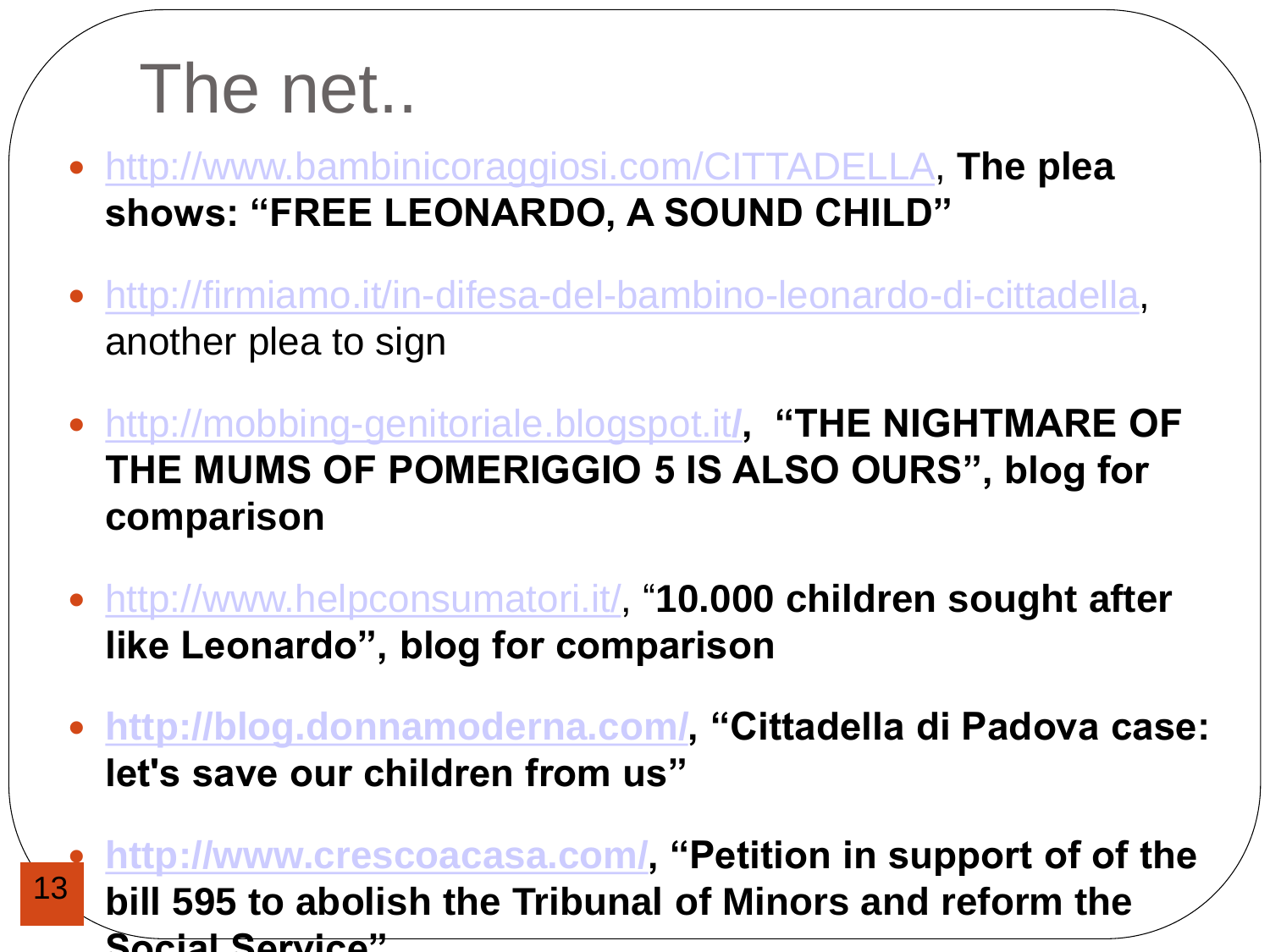Discussion: the media coverage of the case of Leonardo

- The media coverage of the case " brought into focus" the final result, dramatic, of a path aimed to protect the minor much wider and complex, concentrating exclusively on the images of the video that started this massive media campaign.
- Newspapers and TV emphasized the aspect of eventfulness without deepening important related subjects such the daily pain of the people involved.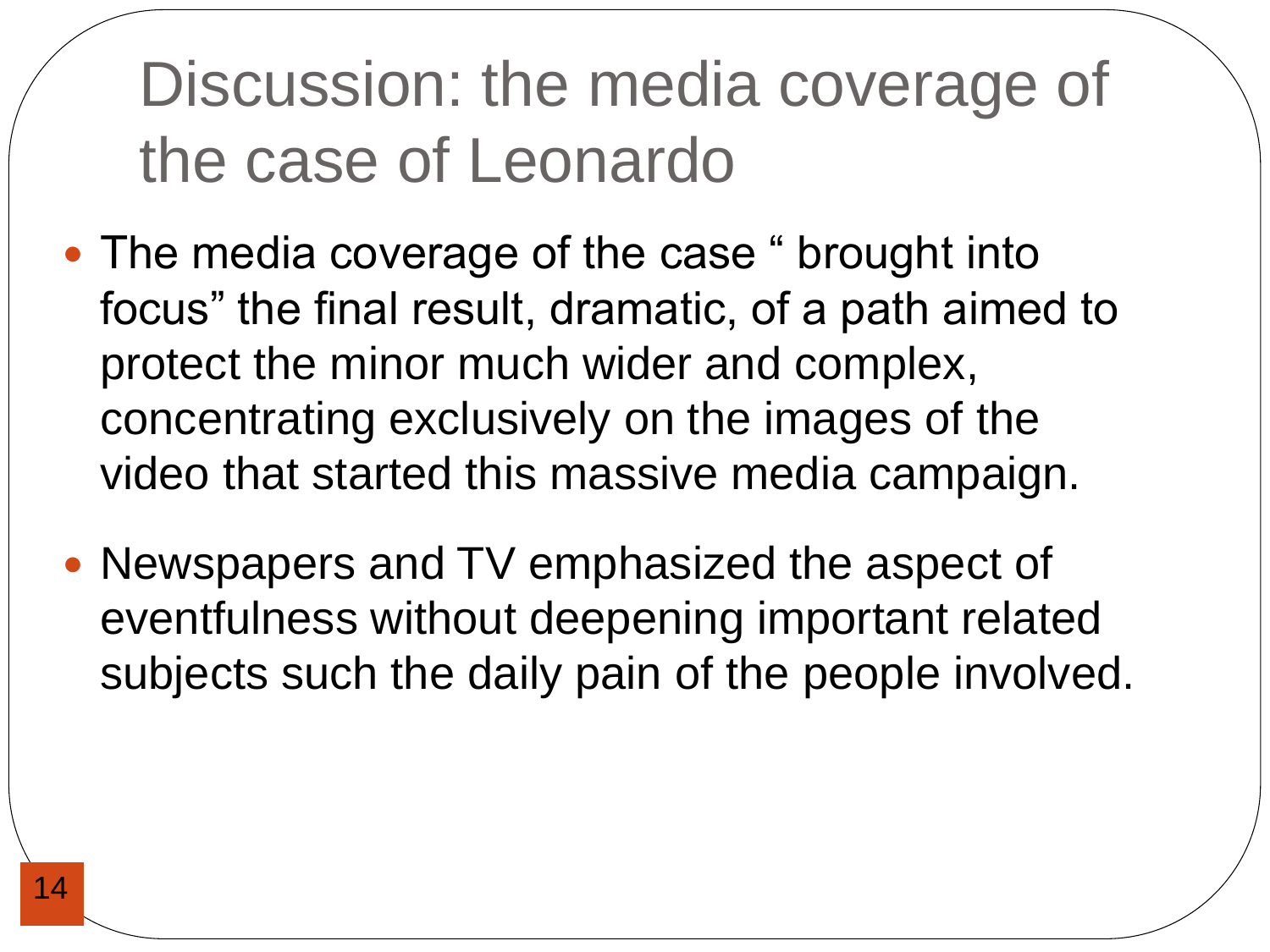- For example, only when the emotional impact of the media campaign lowered, the newspapers deepened what [P.A.S.](http://www.alienazione.genitoriale.com/) is and the normative procedures to protect minors including various referential professional categories (psychiatrist and lawyers in primis).
- Misinformation in this case showed a drama, intense, to which the protagonists lent themselves to continue their private family war, keeping in the involved and the appointed authoriti background.

It's

Media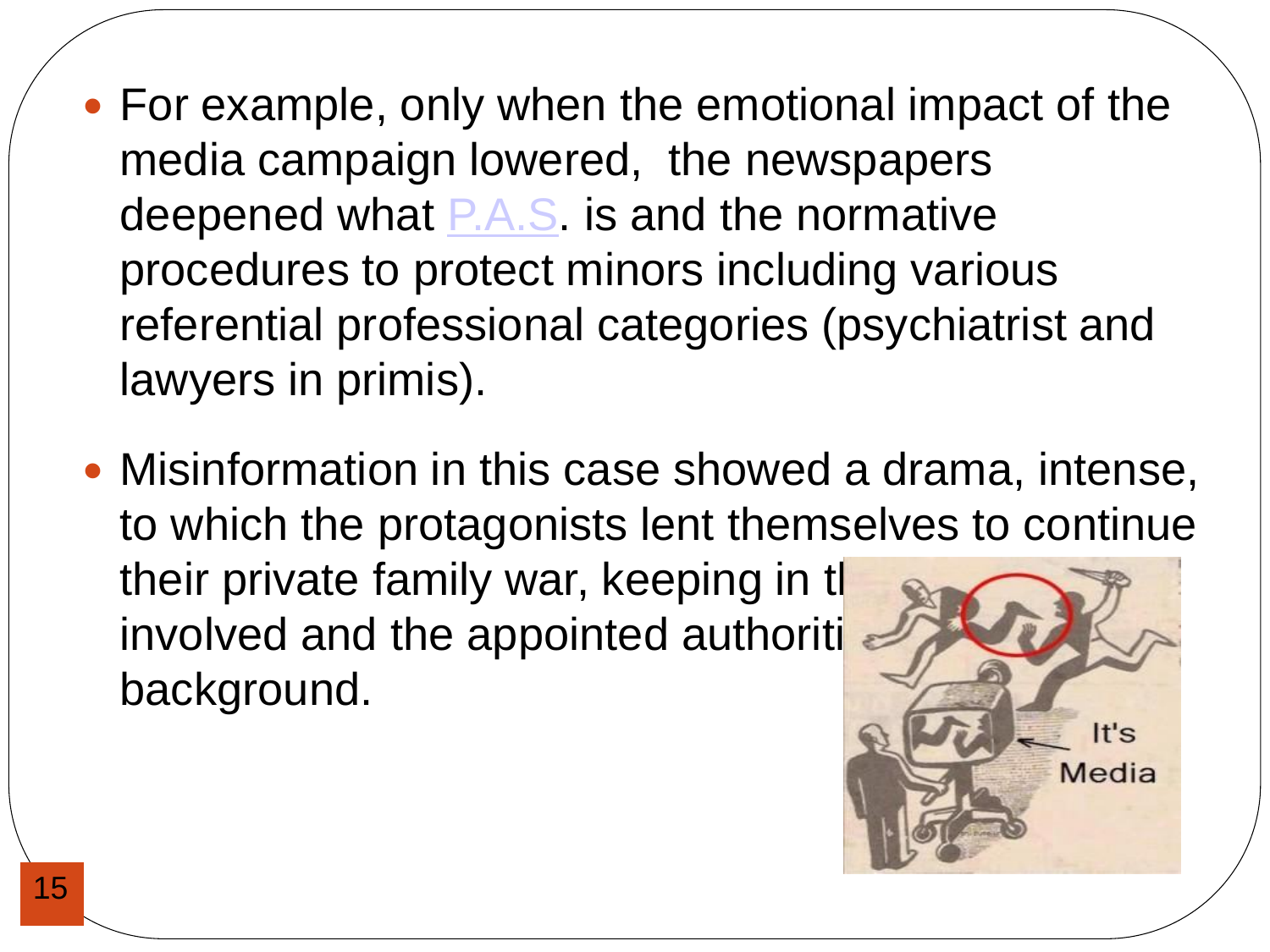## Analysis: identified criticalities

- In no article it was mentioned that social workers cannot release statements on the situations of people they follow, according to the Social Service Regulations and following the Code of Conduct of the profession.
- Furthermore, social networks ed websistes give the faculty to comment with an easy "click", instant and not filtered of what it's possible to read/see/listen to, creating a media chain that can augment the media wide appeal against someone.
- 16 Senso dell'originale) but powerful digital pages, contributing to the The media scene of the case of Leonardo (like for many others) increased the stereotypes about the profession of the social workers among those impersonal/banal \*\*\* (uno dei due, non ho capito il sedimentation of prejudice.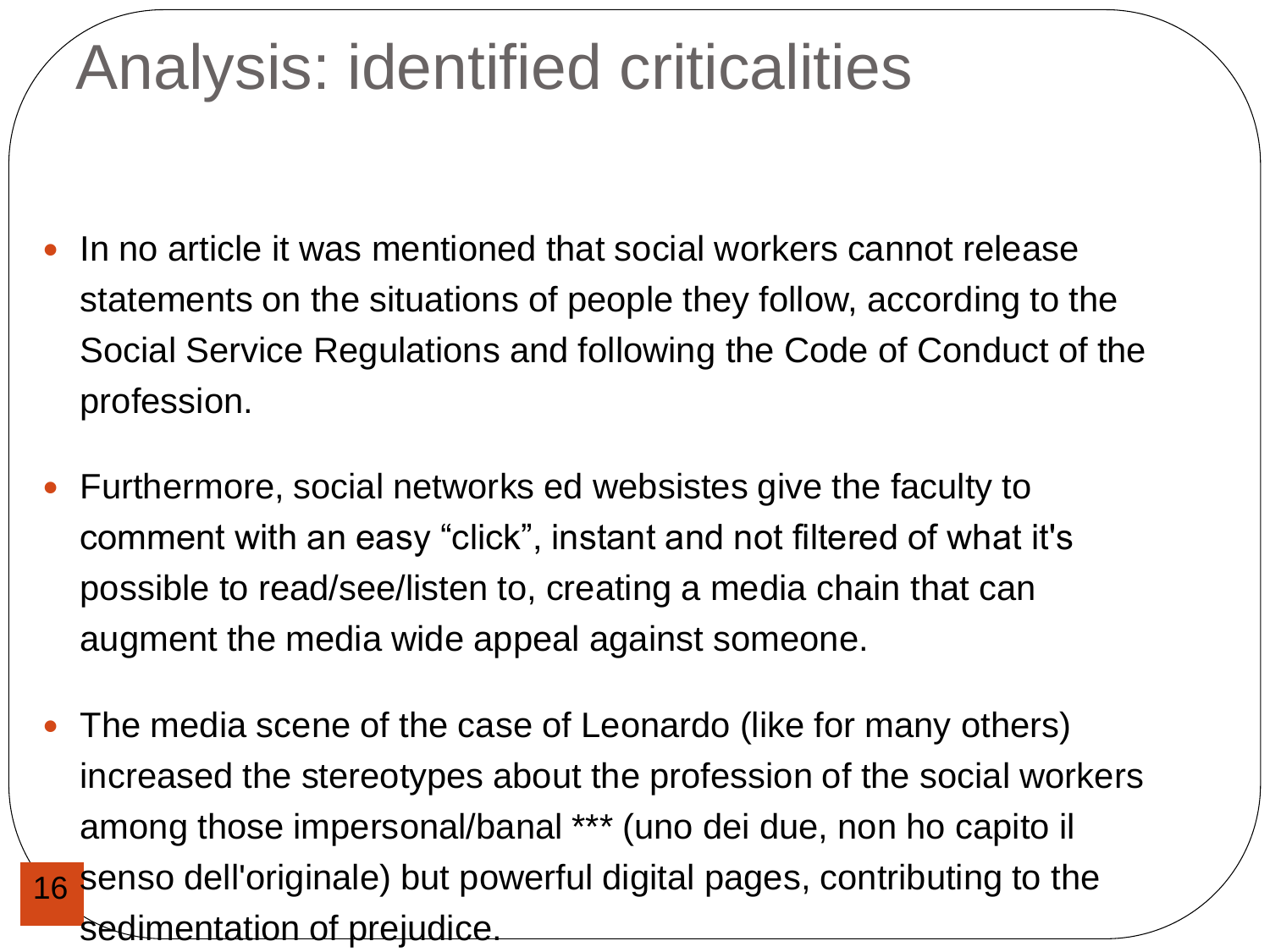# Last example Senza più soldi, l'aiutano al bar

on studio legale a Boprofessionista era a ella sua Mercedes Sik quando, per il fondo reso viscido dalla

le Ferrovie, e la madre Ernesta a Parma dove aveva completato gli studi. A Sannazzaro in pochi ricordano la famiglia,<br>una zia è morta 2007.

#### Sannazzaro, una donna 52enne "sopravvive" grazie ai clienti

#### **B SANNAZZARO**

A 54 anni di età è disoccupata, senza alcun reddito.

Vive in un'abitazione priva di riscaldamento e corrente elettrica perchè non ha soldi per pagare le bollette arretrate. La vita per A.O., separata dal marito da sei anni e con due figli fuori casa con i loro problemi di sopravvivenza, è diventata da qualche mese a questa parte un autentico tormento, una lotta ormai quotidiana per una normale sopravvivenza.

Anche il pranzo e la cena sono un problema per lei. Il vitto minimo su cui può fare affidamento è quello che racimola da tanti piccoli gesti solidali. Un caffè, un cappuccino, una brioche, un panino, una bibita: quello che l'altrui generosità si sente di offrirle.

La donna, infatti, passa l'intera giornata al Bar Portone dove la titolare Azziza Assouli e gli avventori le offrono a tur-

17



di A.O. dipende re chi conosce Racconta con la situazioone

### di donna sola a ra amche da tambi citta fini stra nieri

vere: «Sono stata lla crisi. Lavoravo e poi ho perso l'atlavori domestici meno. L'ultima provvisoria qualia fa: il nadrone di se di dover fare

conti con la sua povera pensione ed era costretto a cavarsela da solo. Da quel momento non ho più trovato nulla».

La donna ha ricevuto l'assegno per gli alimenti dall'ex marito; poi il Comune minacciò di chiuderle il gas di casa sen

non avesse sanato i debiti pregressi. Ed allora fu l'ex coniuge a pagarle il gas, l'ultimo ge-<br>sto solidale. «Ma dopo aver estinto il de-

> Non posso contare sull'aiuto di nessuno, anche i miei figli hanno i loro problemi. Non posso pretendere nulla».

Insomma, un autentico dramma per una donna disponibile a qualunque lavoro pur di uscire da questo stato di incubo in cui si trova. Ed ammette: «Devo ringraziare gli amici del Bar Portone, anche tanti nuovi arrivati, se no non avrei di che ny mgiare. Il 19 novembre, dopo aver incontrato assistente sociale, mi ranno in comune per analizzare il mio caso. Ma io sono alla ricerca di un piccolo lavoro». Dignitosamente, con un piccolo lacoro, A.O. vorrebbe tornare ad essere autosufficiente. Intanto nel bar dove ci passano tanti stranieri una sannazzarese trova la solidarietà altrimenti perduta.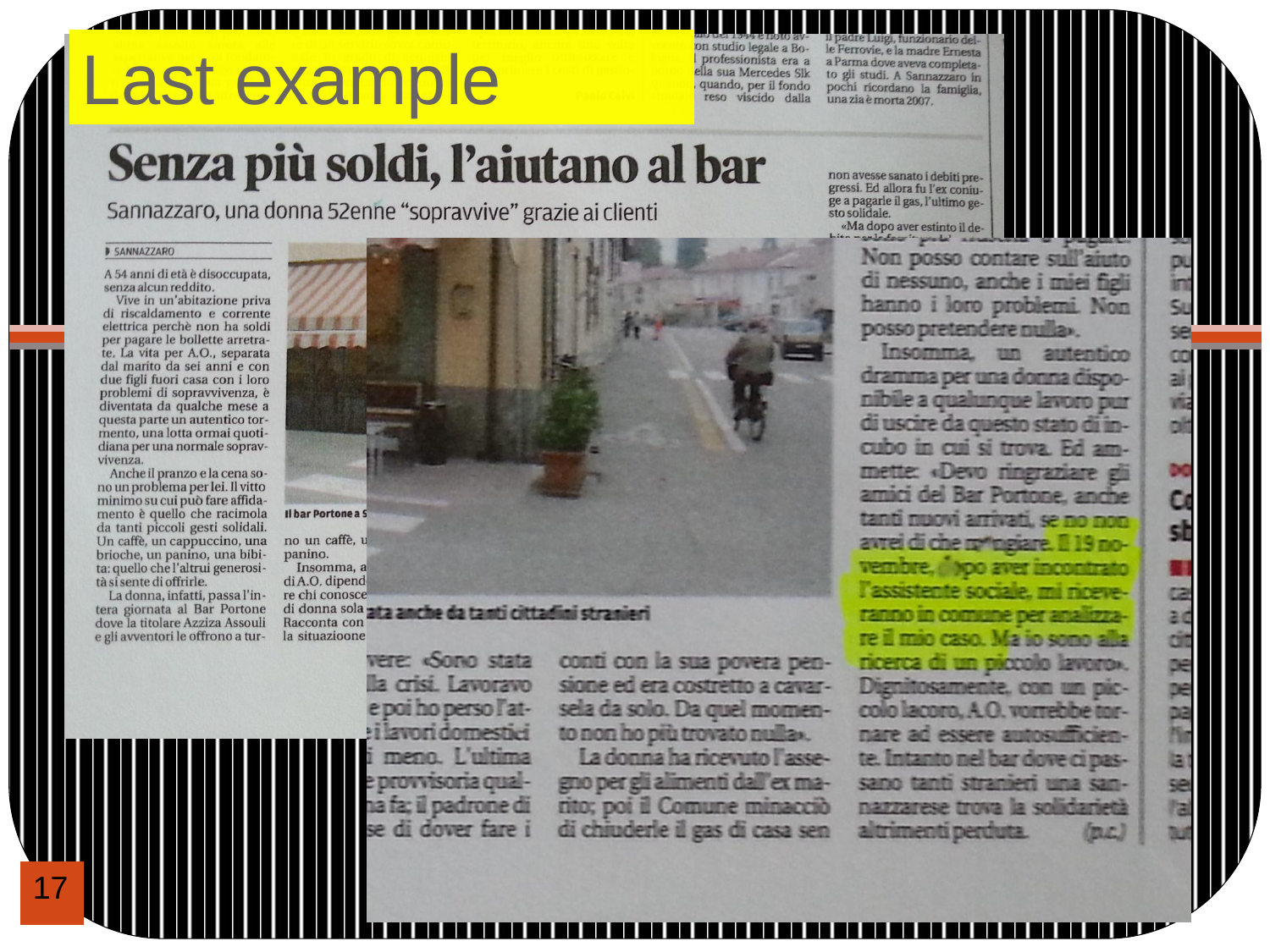Conclusions: the effects of the research on my professional practice

- The commitment in this research highlighted also a series of further personal observations:
- It's appropriate to beware of media such as it's necessary to be transparent, clear and proper with the citizens/user involved
- The media arena can become the chosen field for the confrontation/collision between the various subjects involved (public and private) also at a local level
- Media can be the instrument (sometimes blackmail) used by citizens to summon attention on their own situation. It's favorable to ask ourselves of the reasons of this choice

18 tur professional ethics are our guide and go beyond any media attack attack attack attack attack attack attack attack attack attack attack attack attack attack attack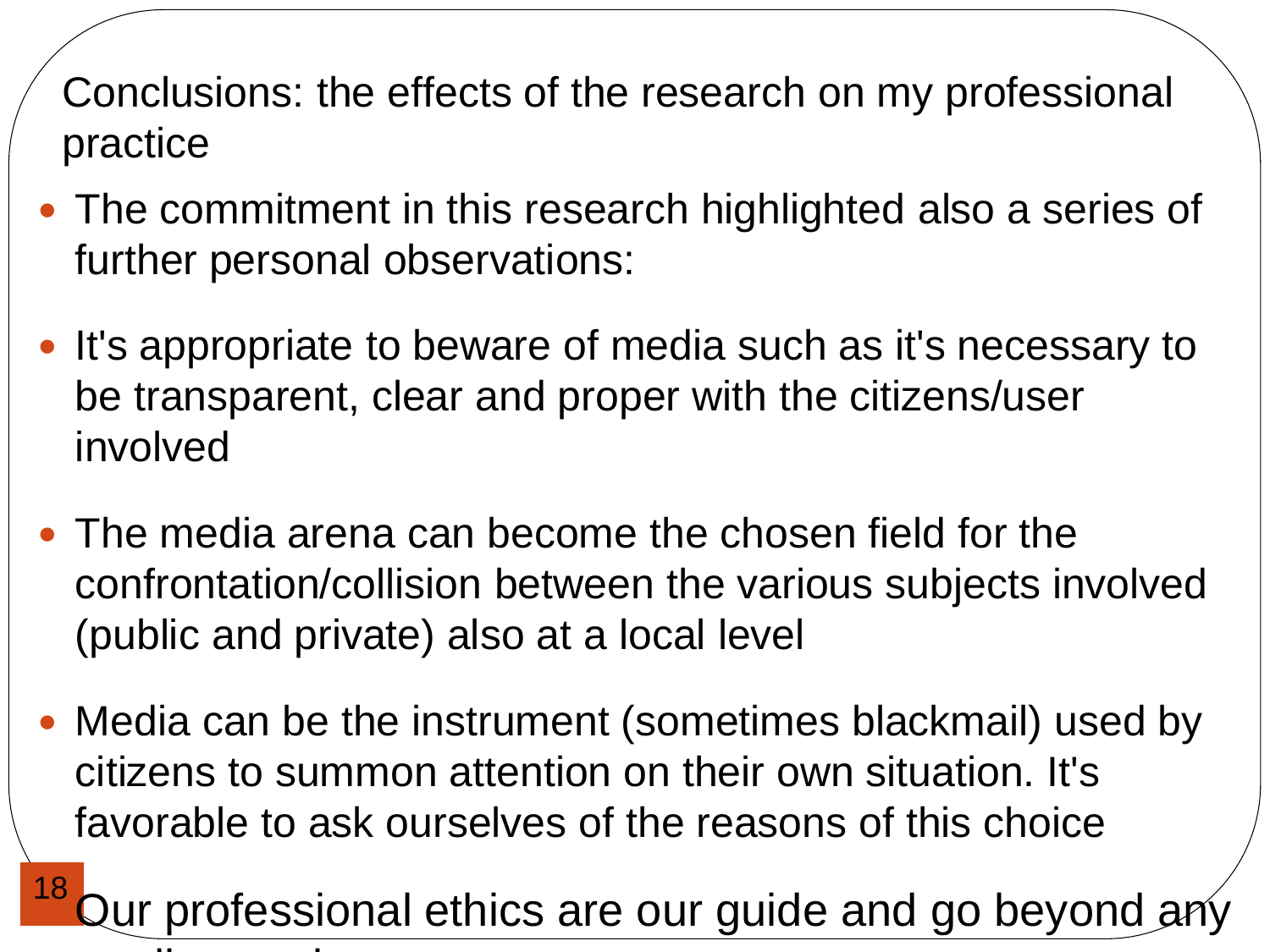## The social workers has always a name..

- During the works of our reaserch it happened to me in person to be involved in a controverial media case. A woman released an interview to a local newspaper about her problems asking the Authority to help her. I was the social worker mentioned in the article.
- After some time, I asked her the reason of this choice of hers:
- *"because I wanted people to notice me and to help me soon…"*
- 19 • The article summoned the attention also of her relatives, and of the administrative directors, who, after a first "give and take" on the same newspapers, consciously collaborated with the Social Service in the project to help